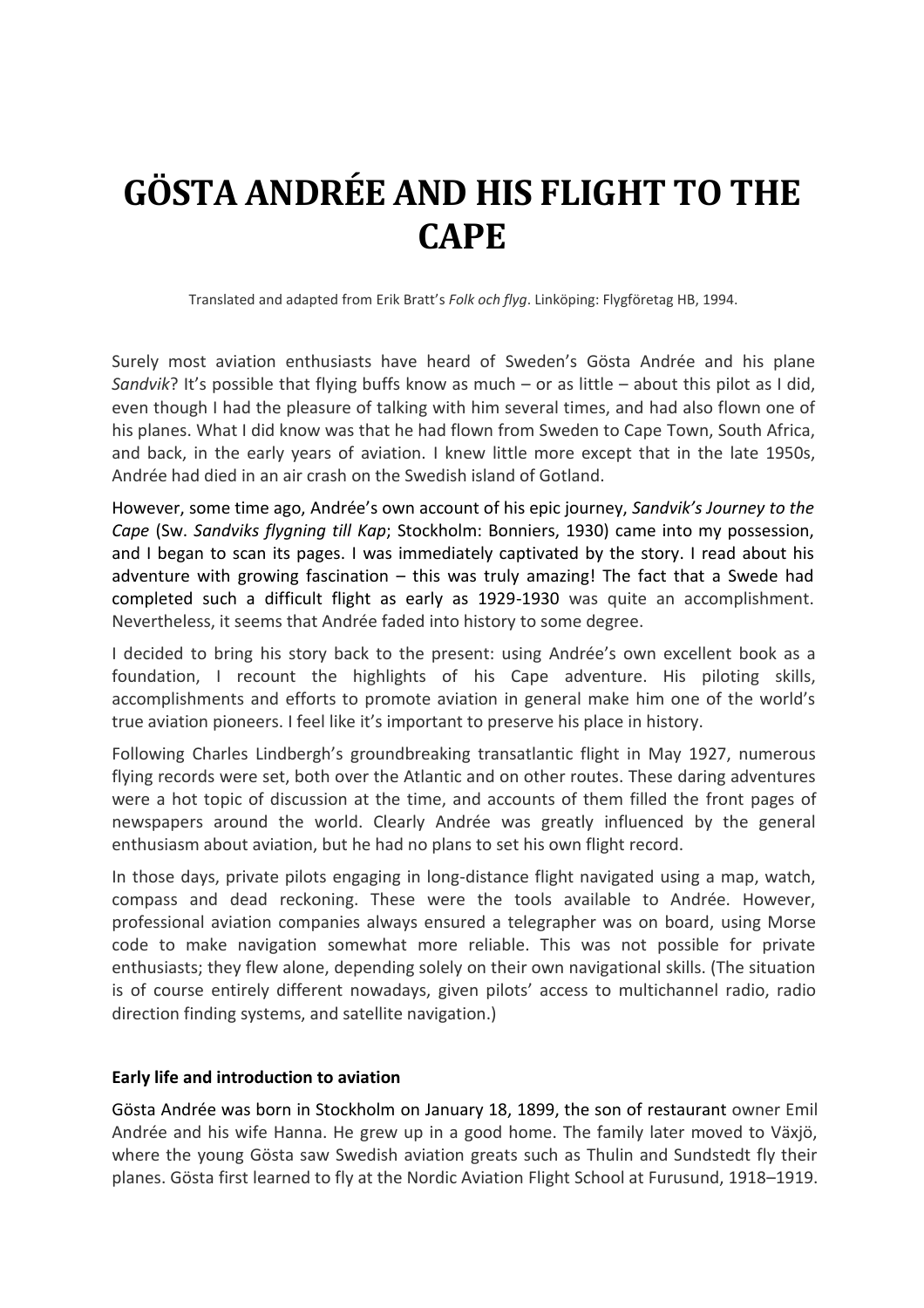He then trained at the Swedish Royal Navy Flight School at Hägernäs, during 1920–1921 to become a non-commissioned pilot. This meant that Andrée received extensive training as a pilot. It's said that in 1921, he flew a plane underneath Skuru Bridge – a feat demonstrating considerable skill, bravado and enthusiasm.

In 1927, Andrée met with representatives of the Royal Swedish Aeroclub regarding the purchase of touring planes for the club. He received a stipend for travel to England, where he could study private aviation and gather information about suitable planes. During his fact-finding trip, De Havilland's popular *Moth* planes caught his eye. The elegant Moth is a celebrity among biplanes after serving as touring and training aircraft in numerous countries.

## **The** *Sandvik*

The following year, Andrée decided to buy his own plane. He traveled once again to England and bought a used *Cirrus Moth*.The Cirrus name designated that the powerplant was from Blackburn Aircraft Company, which had built the engine itself: a 4-cylinder, upright, inline model offering approximately 85 horsepower (also known to some as the Chimney Moth). This biplane had a large wing area – 21.3 square meters (229 sq. ft.) – and a wingspan of 8.8 meters (26.24 ft.), an empty weight of 370 kilograms (815 lbs.) and a maximum takeoff weight of 613 kilograms (1,351 lbs.). Its Swedish call sign was SE-ABS.

This was an excellent aircraft in terms of the technology of the day. It was ideal for flight training; it had a low landing speed; and it required a short takeoff distance. The Cirrus Moth also had a relatively low airspeed, approximately 130 kilometers/hour (80.77 mph). Winds could have a significant effect, however, making long-distance flight with a Cirrus Moth particularly challenging. But that didn't stop the young and enthusiastic Gösta Andrée.

After he had flown the plane for a time, he began to consider a long-distance flight, as a way to promote Swedish touring aviation. His goal was ambitious: he planned to fly over the continent of Africa to Cape Town. Even now this a very formidable airplane journey for a private pilot. The plane must travel over endless stretches of desert, sea, primeval forests and mountain ranges. Nevertheless, Andrée put his plan into action.

The Central Aircraft Works in Malmslätt inspected the plane. The front cockpit was replaced with an extra fuel tank, which would allow Andrée to fly for up to 10 hours at a time.

He carefully laid out his flight plan. He applied for a passport and visas that were required by the different countries along his route; the Swedish Ministry of Foreign Affairs helped him arrange the paperwork. He obtained many maps and other information from the Air Ministry and Automobile Association in London.

Financing such an undertaking is always a challenge. Andrée doesn't tell us much about this in his book. It's likely that he funded part of the project himself. Nevertheless, Andrée did receive assistance from Sandvikens Jernverk AB, a Swedish mining and steel company with business interests in South Africa. Founded in 1862 by Göran Fredrik Göransson, the company is now an international engineering group in tooling, materials technology, mining and construction, and today the company is called Sandvik.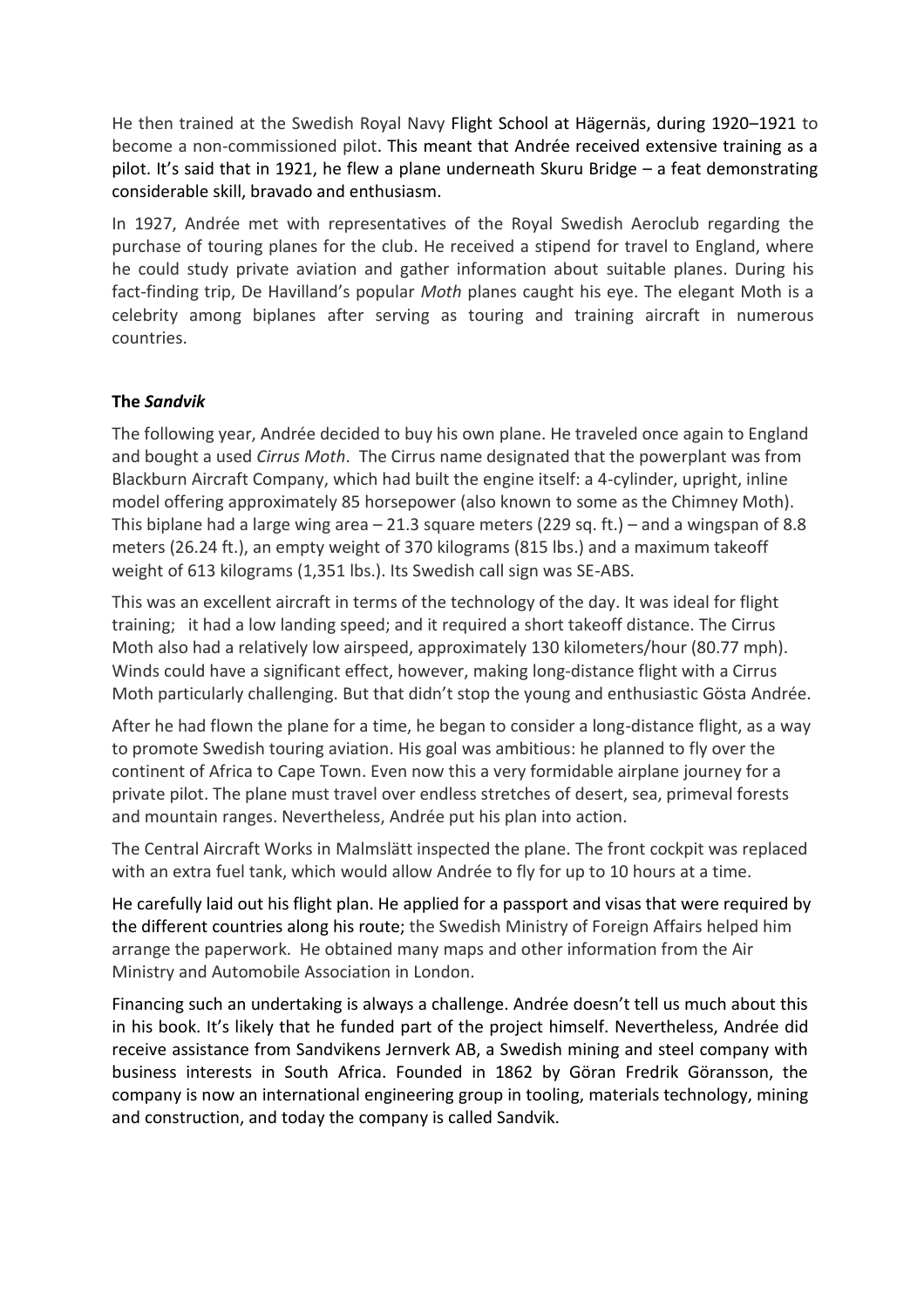In honor of his sponsors, Andrée dubbed his plane *Sandvik*, and the company supplied him with the ever-important giveaways which he could distribute to people he would meet along the way: razor blades made of Sandviken steel.

The Shell Oil Company contributed to fuel costs, and arranged for fuel to be available for Andrée at all of his planned stops.

He also agreed to send regular travel reports to the newspaper *Stockholms-Tidningen* to aid in media promotion of the journey, his sponsors and Swedish aviation in general.

## **A voyage begins**

Andrée's adventure became reality on Thursday, September 12, 1929 as he took off from Barkarby Airfield outside Stockholm. A small but exclusive group of aviation enthusiasts was on hand to bid him farewell, including well-known Swedish public figures such as journalist P. G. Peterson and pilot P. O. Herrström. At exactly 05.18 Swedish time, the *Sandvik* rolled elegantly forward, despite her heavy load, and lifted gracefully into the air.

One thing is certain: if you strike out on such an extraordinary endeavor in the spirit of Gösta Andrée, you don't have to go looking for adventure – it will surely find you.

As we shall see, this was certainly the case for our hero…



*Farewell at Barkarby*

#### **South over Europe**

The weather seemed to be a good omen – the skies were clear over Södermanland for some time – but as clouds built up he was forced to climb above them. His first sight of land thereafter was Scania, at the southern tip of Sweden. He landed at Kastrup Airfield in Denmark, just outside of Copenhagen.

After some minor delays because of the Danish customs officials, he was off to Berlin, where he landed at Tempelhof's enormous circular airfield. Excellent hospitality and poor weather conditions convinced Andrée to stay an extra day. Then, he flew to Vienna by way of Prague. At Vienna he requested an inspection of *Sandvik* to make sure all was well. That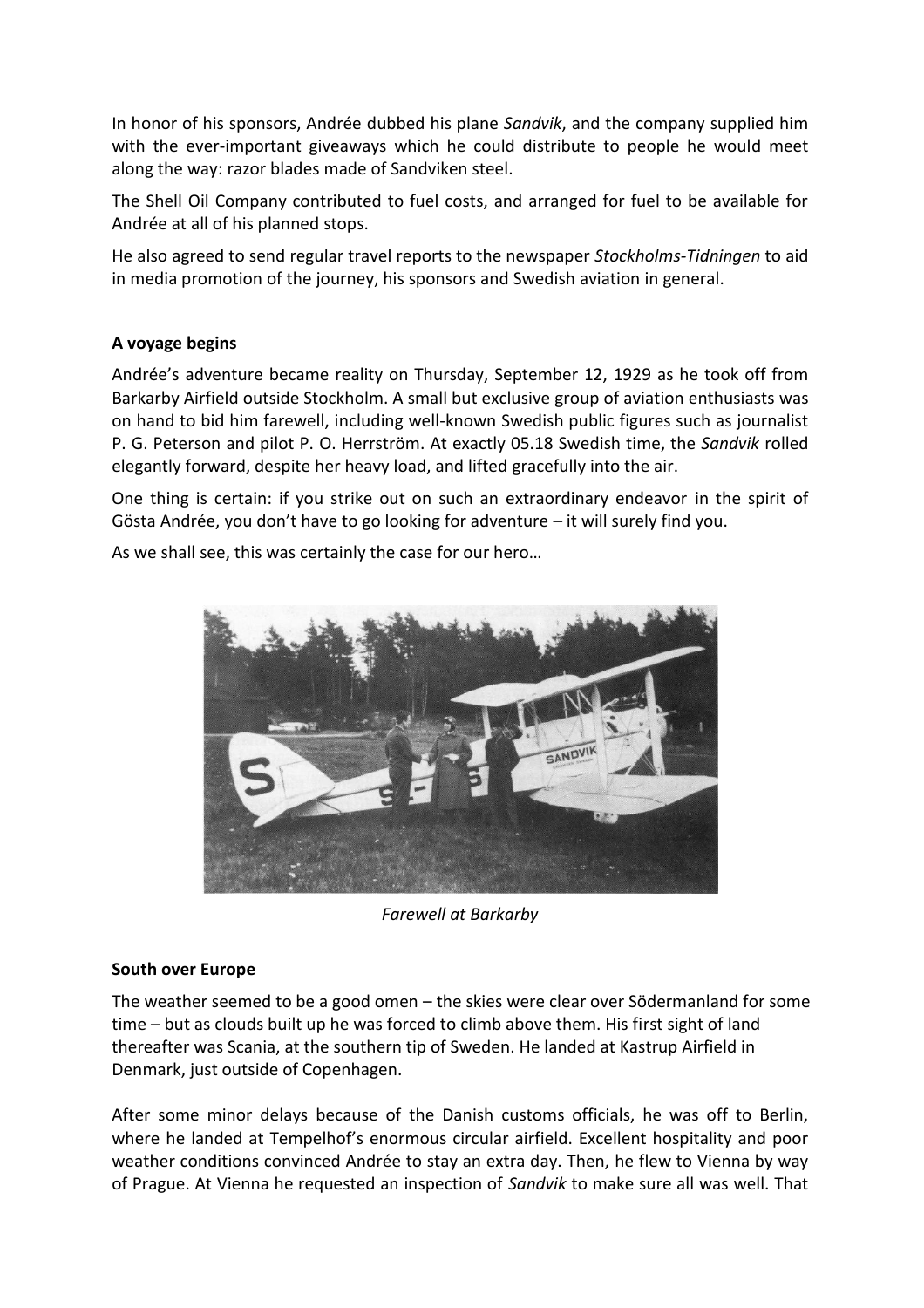Tuesday he took off for Klagenfurt, in Austria's mountainous province of Kärnten. Poor weather compelled him to "tunnel" through the Alps, dipping into the valleys between steep, craggy mountain faces. This was followed by a somewhat bumpy ride down to the Po Valley, and then he landed in Milan's Tagliedo military airfield. He was forced to spend an extra day there because the Italian customs officials required a customs deposit. They insisted that Andrée's papers were not in order. The problem was cleared up by the local Swedish consul. Andrée continued, over Genoa and south along the coast toward Rome, where another Swedish consul awaited him. After a quick stop for a meal and fuel, he flew on to Napoli. Here, customs officials again demanded a deposition, and Gösta was not at all prepared to give in; Consul Richter in Napoli soon arrived to settle the matter, and the customs officials let Andrée journey onward.

At Catania, on the eastern coast of Sicily, Andrée's customs problems continued. Because it was a Sunday, the local officials refused to clear him through customs. He had to stay overnight, and the next morning at 6 a.m. Gösta was already waiting at the customs office for an official who claimed he would arrive at 7 a.m. The man finally arrived at ten o'clock, lugging several heavy law books which he said he needed to consult so as to ensure proper handling of Gösta's case.

Malta was the next stop. This leg involved a 100-kilometer stretch (62 miles) along the coast, and then another 100 kilometers over the Mediterranean to arrive at Valetta, Malta's capital. In Malta, Gösta received a warm welcome from locally stationed English air force officers. The next day he flew 350 kilometers (217 miles) over the sea. The officers in Malta gave him a life jacket, and arranged an escort of two large seaplanes that would give him the exact compass course he needed for the first part of the journey.

#### **On to Africa**

After about half an hour, his escort turned back. The low clouds forced Andrée to fly at altitudes of 75 to 100 meters (250-325 ft.). He had an excellent compass, so now the trick was just to keep on course, and hope that the engine didn't fail. His trusty *Sandvik* flew on, unaware of the dangerous waters below. Would he arrive west or east of Tripoli? It was tricky: if he ended up arriving to the east of Tripoli, but believing that he was to the west, or vice versa, he could have some serious problems.

It turned out that he was right on course. He soon spotted the airfield and its surrounding palm trees, just east of the city. It felt wonderful to touch down in a part of the world that was new for him. Here, there was little formality; he was well-received by local air force officers, who took him to a first-class hotel in Tripoli.

His next stop would be Benghazi, which entailed a flight of 650 kilometers (400 miles) over water. He was advised to follow the coast to Sirte and then fly toward Benghazi. He reached Sirte after three and half hours. Unfortunately, Andrée didn't feel well. He had a headache but he was eager to continue the journey. Ignoring both the heat and his nausea, Andrée started off for Benghazi. The endless stretches of desert seemed to make pain in his head worse. In addition, there was no Benghazi! The sun was setting. He spied flaming points of light and wondered whether he was imagining things, but the dancing points of light were nomad campfires. In the rapidly gathering darkness he had great difficulty finding the town. Finally, a bright red flare flashed directly beneath the plane. That must be Benghazi's airfield, he thought. He decided to take the chance. He really needed to land.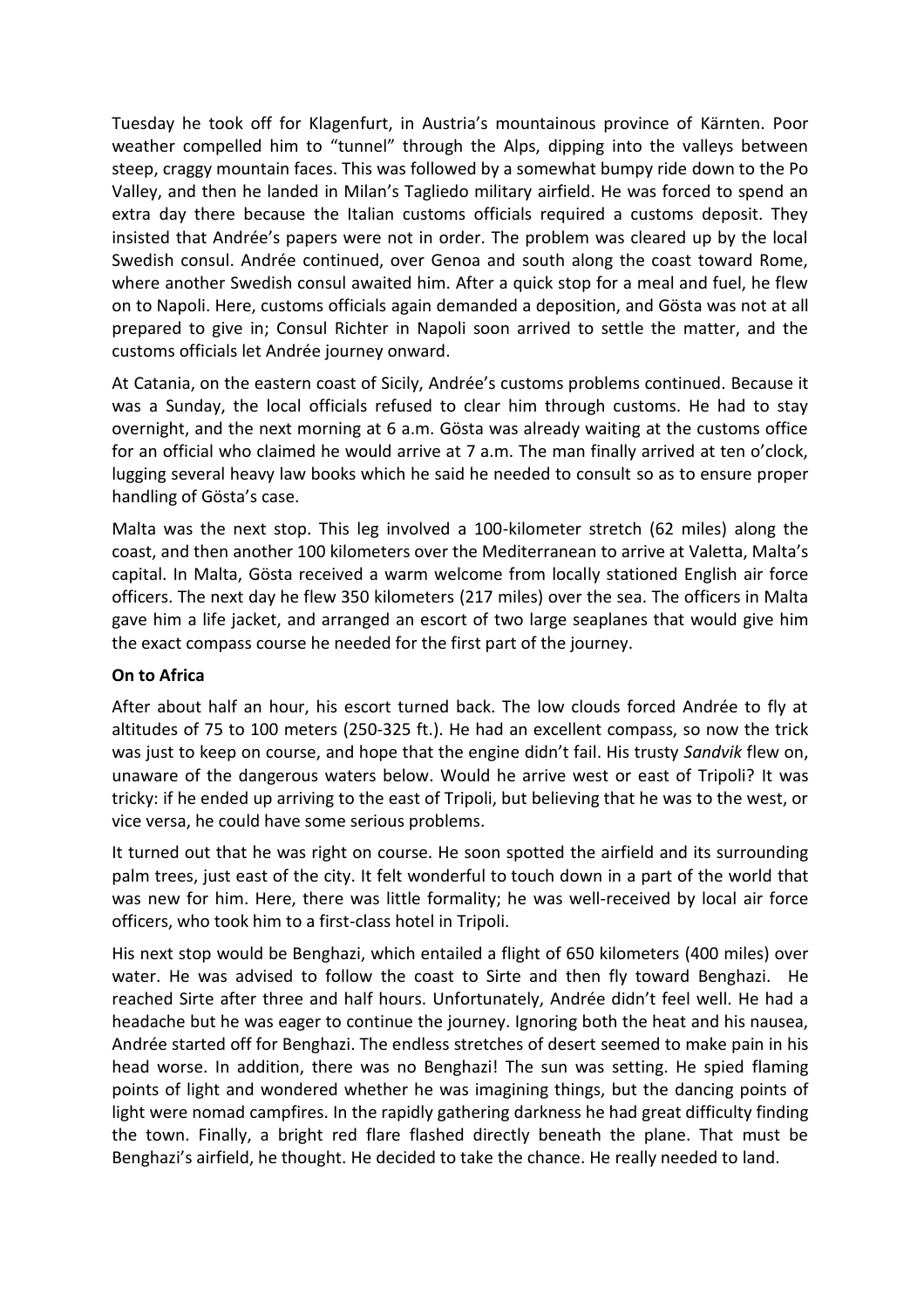So that's what he did – it was a bit bumpier than usual, but *Sandvik* was made to withstand that kind of punishment. Fortunately for Andrée, he had found the right airfield. A car equipped with a spotlight came out to lead him to the air station and then he was taken by horse and cart to the hotel. At this point Andrée really didn't feel well at all. The driver's snap of the whip echoed like gunshots in Gösta's head.



Sandvik in good company in Africa

# **Following the Nile**

Andrée didn't stay long in Benghazi. His next stop: Tobruk. He followed the coastline in an arc to the north to avoid flying over the desert. The hard tailwind was a stroke of luck; he covered 550 kilometers (340 miles) in three hours, with an average speed of 183 kilometers/hour (113 mph). Because he still didn't feel well, Andrée didn't dare to continue the next day. He found a place to store *Sandvik* and then rented a room in a rustic hotel. When he awoke the next morning, he found he had several hundred more mosquito bites than the day before! The officer who had escorted him to the hotel apologized for not ensuring that Andrée had a mosquito net.

Abukir in northern Egypt was next. There he underwent a medical examination; the doctor said Andrée was suffering from sunstroke. Von Gerber, the Swedish consul in Egypt, treated Andrée to a pleasant dinner, and immediately afterward the aviator went directly to his hotel and rested in bed for three days. On the fourth day, he felt quite well again. He changed his flying clothes; now he wore a khaki overall and even got himself a pith helmet.

He flew over the pyramids and took photos from the cockpit. He then landed in Assiut after a three-and-a-half-hour trip. After an overnight stay, Andrée arrived in Wadi Haifa, one day earlier than planned. He now found himself in the (former) British colony of Sudan. He was treated to a visit to the local bazaar and then overnighted on a Nile steamer.

He was up early to continue his journey. As he took off, he saw how the Nile swung gently away to the west, but there was a railway heading south as well. He used the rail line as a guide. Then, as the Nile came back into view, he again used the river to navigate. The midday heat was suffocating as he landed at Attbara.

He took off again after a few hours, using the Nile as an orientation guide. He climbed to 2,000 meters (6,500 ft.) to escape the worst of the heat. He had to be quick to steer away from a flock of eagles soaring on their great wings; then he heard how something smattered against the fuselage. It was a thick swarm of Egyptian grasshoppers! He had no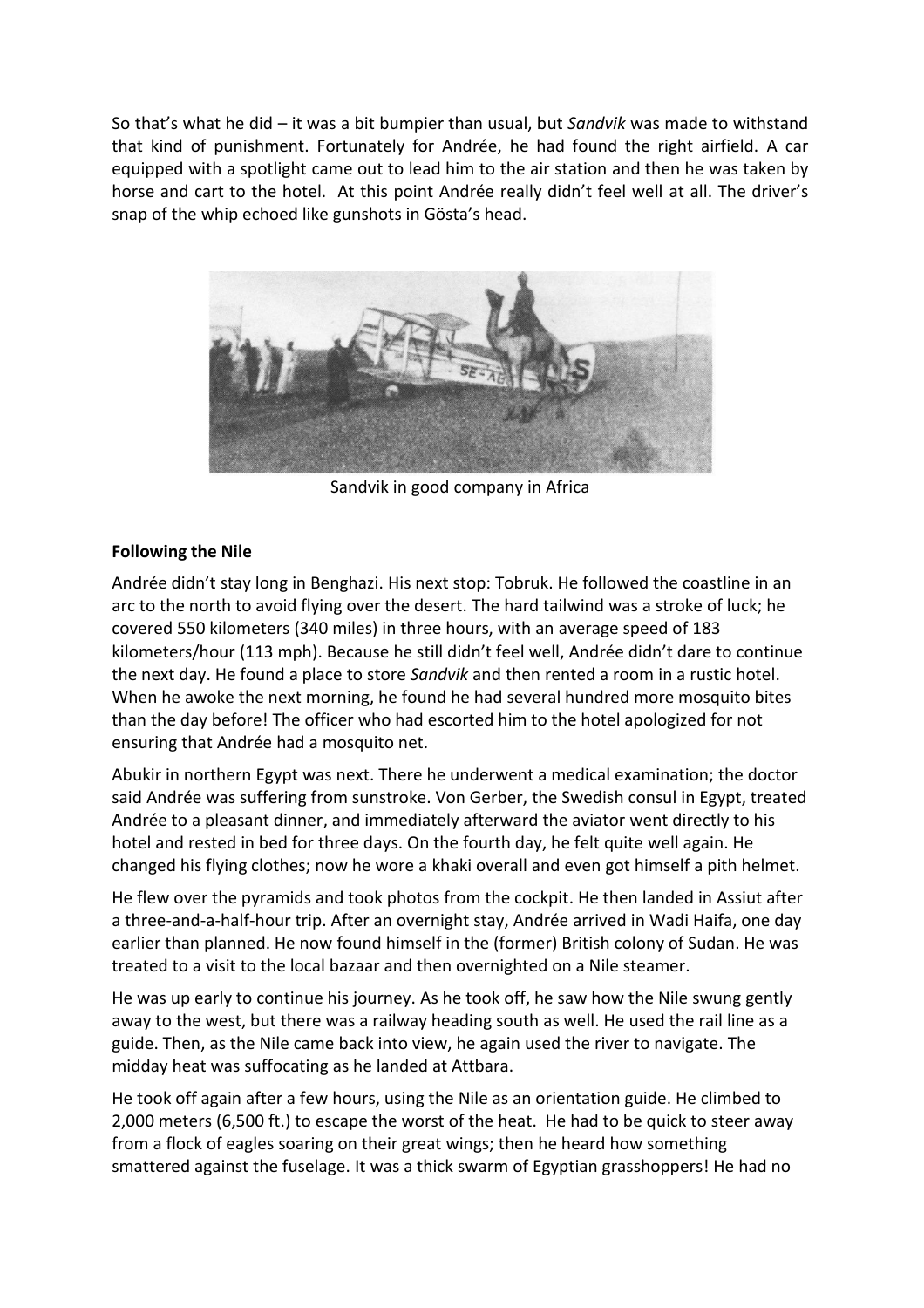idea that these insects could fly at such high altitudes. He arrived at Khartoum, and discovered that *Sandvik* was covered in a thick layer of sand, which was in turn stuck to the gooey remains of the grasshoppers he had encountered.

In Khartoum, the Blue Nile flows from the east to unite with the White Nile coming from the west. The Blue Nile has a swift current, while the White Nile flows calm and still. Here in Khartoum, Andrée was once again met by English air force officers, who insisted upon inspecting *Sandvik* before he took flew over the difficult terrain ahead. They said that even a small equipment problem could mean a tragic end for him. The officers immediately assigned personnel to ensure that the plane was in perfect condition.

As always, Andrée was very grateful for his reception; he was invited to a formal dinner, where the diners first toasted, "For the King!" and upon that, "For the King of Sweden!". The British aviators had extensive experience of the risks involved in flying over the jungle to the south. They knew that if a plane went down, a pilot could disappear without a trace in the dense foliage and difficult terrain. For this reason, they had developed specific routes and a system for reporting arrivals in larger towns and villages. Andrée received all this information the day before his departure. The aviators also took him to a gun shop and recommended that he buy a revolver for self-defense, in case he found himself in a threatening situation.

The next stop was Malakal, which meant a flight of 725 kilometers (450 miles). Despite a strong headwind, he finished this stretch without incident in six hours and 20 minutes. Malakal was a traditional African tribal village of the colonial era, with a small garrison of troops under the command of a captain. Andrée gave out the razor blades he'd brought with him as an advertising gift. On the packets, along with a picture of his airplane, was the slogan: "Souvenir from the visit of the aeroplane *Sandvik*". He had distributed these razor blades at other stops along the way, but in Malakal they were particularly coveted. He asked the captain if it would be possible to persuade the villagers to perform a war dance. The captain replied that it was doubtful. However, when given the opportunity to receive more razor blades, the villagers were more than happy to oblige. They danced as night fell, clad in little more than brightly colored loincloths, and headdresses with buffalo or ox horns.

The next day he flew to Mongoalla, a trip of more than five hours. This village was much the same as Malakal. The landing strip was woefully short. As he took off, *Sandvik* barely cleared the treetops.

The Nile ended here, and the next geographical feature was a mountain range. After that came swamplands and Mount Elgon, an extinct volcano on the border of Uganda and Kenya. Here he encountered bad weather and had little choice but to land at Tororo. His only alternative for a landing was a field that was covered in high grass, which slapped alarmingly against *Sandvik*'s wings. Fortunately, the plane did not suffer any damage. A native accompanied him to the local commandant, Captain Maitland, who ordered the villagers to chop down grass in a field and make a runway for Andrée. When it was time to take off again, the wind had shifted 90 degrees, and as a result, Andrée's first takeoff attempt put the plane in the grass at the side of the makeshift runway. There was nothing for it but to cut down more grass and make a new runway, so Andrée had to stay one more day.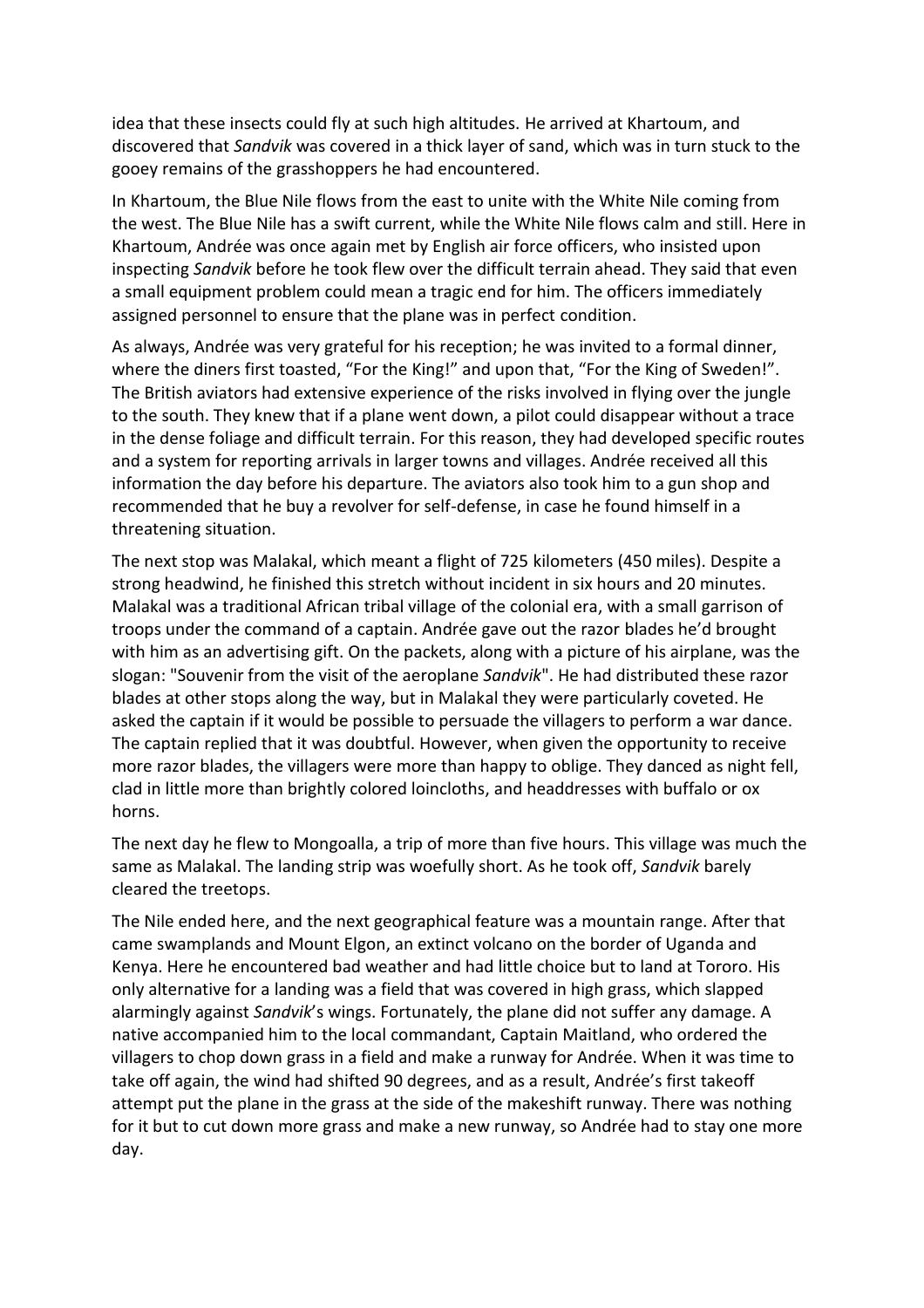That evening, Captain Maitland had much to tell him. He revealed that the renowned American adventurers Martin and Osa Johnson had made *Simba: King of the Beasts* – one of their famous films – in the area. The captain had a collection of photographs that Martin Johnson had taken when on safari expeditions with him.

The next morning, Maitland and Andrée made their way to the landing field and found *Sandvik* surrounded by natives. Maitland explained to Andrée that the plane had become an object of worship for the natives, and that their admiration likely extended to Andrée himself. Andrée showed his gratitude by handing out more razor blades, which the natives used as amulets and treasured as mementos of the "Magnificent Bird".

## **Passing the Equator**

Andrée took off at 0850 hours on October 10, 1929, and at 0928 hours he passed the Equator. Just afterward he saw Lake Victoria ahead and landed at Kisumu at 0950 hours.



Victoria Falls

Once again Andrée received the best imaginable hospitality. He went on an excursion to Lake Victoria, and the next day he set off for Tabora. This trip involved flying over difficult, featureless terrain, and he found it a challenge to navigate. A rail line from the Tanganyika Territory (now part of modern-day Tanzania) helped him find his way to Tabora. At the time, the town had 25,000 inhabitants, of which 150 were white.

His nearest goal was Abercorn (modern-day Mbala, Zambia), which lies at the southern tip of Lake Tanganyika.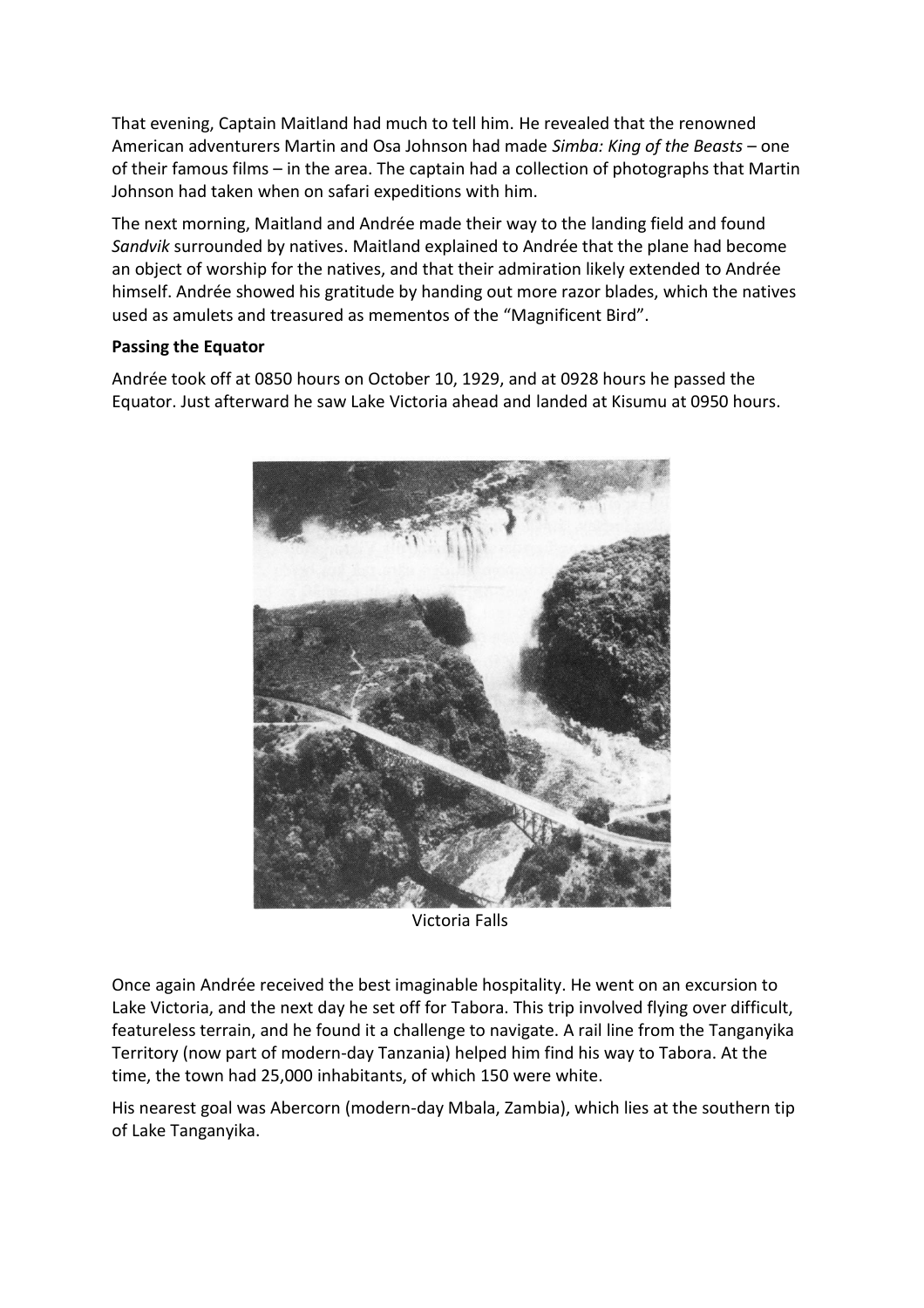This was a stretch of 525 kilometers (325 miles). The area consisted of a high plateau – which corresponded to *Sandvik*'s highest altitude before Lake Tanganyika – which is 1,500 meters (4,900 ft.) above sea level. After that came Abercorn, at an altitude of 1,600 meters (5,300 ft.).

The most difficult leg began here. His goal was to reach Broken Hill – a 740-kilometer (450 mile) journey. Vast primeval forests reached up to skies filled with mists and haze. He had no landmarks, so he was completely dependent on his compass. At last he spied the Bangweolo Swamps. Suddenly a fierce forest fire appeared and the smoke compelled him to deviate from his course. He identified the rail line to N'Dola and was able to continue to Broken Hill, which at the time was a settlers' post close to the railway.

The next day he continued, following the landmark of the rail line, to Livingstone. The landscape was not very exciting, but that made it all the more thrilling to see the world's largest waterfall, Victoria Falls. The falls are formed by waters of the Chambeshi River, which at a width of almost 2 kilometers (1.25 miles) falls more than 100 meters (325 ft.) to an 80-meter (260-ft.) wide gorge. Thereafter the river rushes along a zigzag path through almost vertical banks, for about 65 kilometers (40 miles). A railway bridge was built near the falls, with a length of 198 meters (650 ft.).

Andrée took off again the next day, following the stick-straight rail line 410 kilometers (250 miles) to Bulawayo (in modern-day Zimbabwe), which at the time was already a fairly large city with American-style street networks and city blocks. Andrée found Bulawayo's shops and modern business districts to be comparable to those in European cities.

He started off again the next morning, at 07.35. Here, the rail line curved to the north, and Andrée wanted to avoid that route. He set a compass course first toward Gwanda and then West Nicholson (both in modern-day Zimbabwe). He remained right on course. By the compass he flew south toward Messina (now Musina, in South Africa), and far ahead he caught a glimpse of the enormous new railway bridge over the Limpopo River.

The high plains stretched to the Zoutpan Mountains, which are skirted by the rail line. Andrée wanted to fly straight ahead, just over the summit. The plains were blocked by low cloud cover and yet another summit. He searched in vain for a valley that would allow him to slink under the clouds. Not a chance! He pondered turning back, but the clouds had closed over his trail.

What to do? After flying half an hour back and forth, he spotted a valley where he could circumvent the clouds. The weather improved somewhat. He passed the hot-springs city of Warmbaths (now Bela-Bela, which means "boiling-boiling" in local language) in South Africa, and soon arrived at his destination: Pretoria. He landed at Zwartopf Airfield, seven kilometers (4.3 miles) south of the city. His journey covered 720 kilometers (450 miles) in six and a half hours. His average speed was 110 km/h (68 mph).

# **Nearing the goal**

At the airfield, a large group of Swedes greeted him on his arrival. For Andrée this was an especially warm welcome. Of course, the Swedes were eager to hear news from home. The South African Air Force had its main base in Pretoria. As a result, Sandvik received a thorough inspection. The group that met Andrée included Swedish consul Gunnar Bergström and his wife; the couple had traveled from nearby Johannesburg to welcome Gösta. Sandviken's local representative, Mr. Davids, was also on hand. Such a kind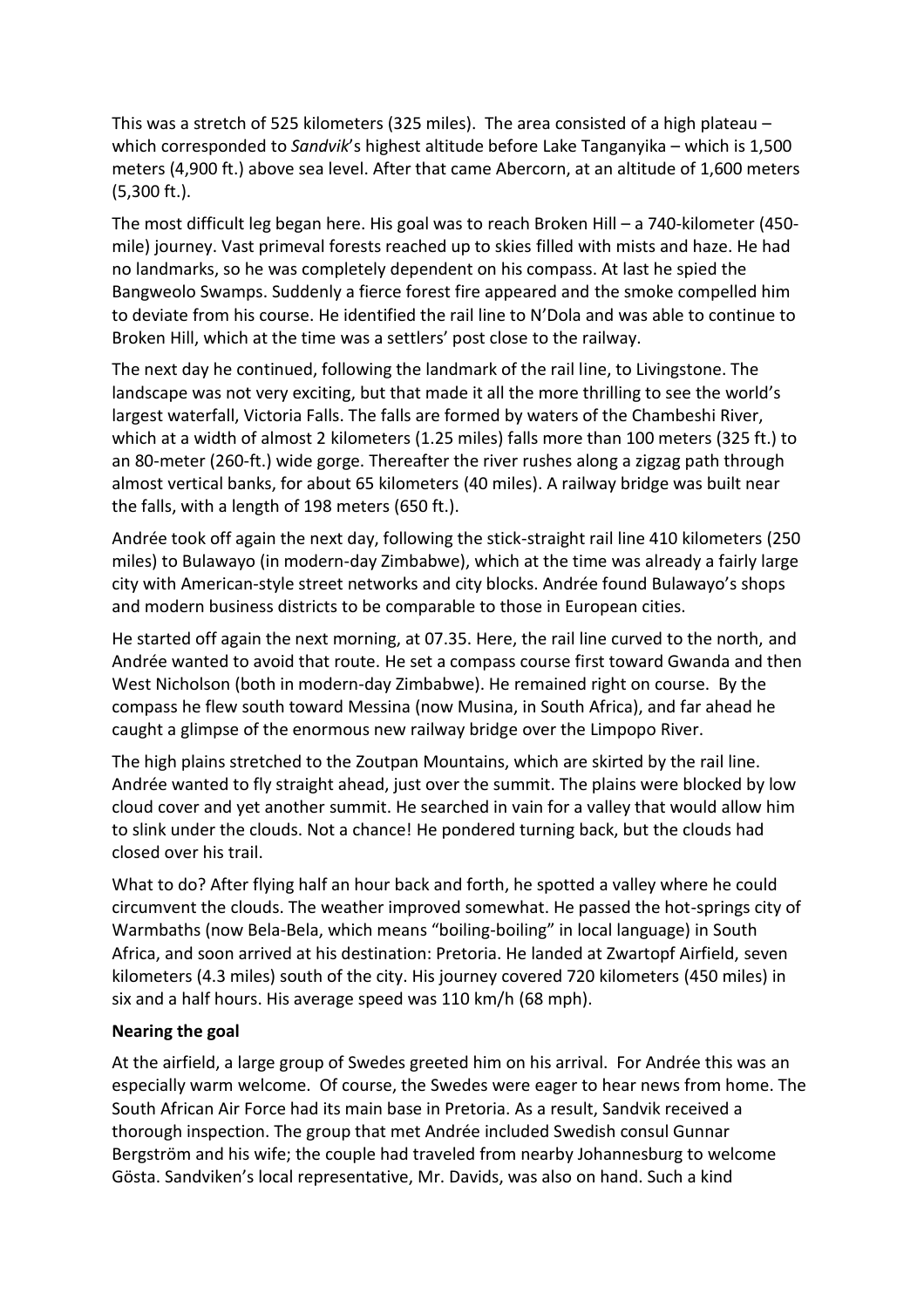reception meant that Andrée needed to stay at least a few days to show his gratitude. This was the first time during his adventure that he had rested up without having to hurry away on the next leg of his voyage.

The next day, Mr. Davids took Andrée to the civilian airfield, where Johannesburg Aviation Club was preparing for an air day on the following Sunday, October 19. Gösta was introduced to the club's members, and learned more about the surprisingly large organization of 355 members (considering that the year was 1929). The South African Union had no less than eight aviation clubs, all part of the central organization Aeroclub of South Africa. This setup was similar to Sweden's aviation organization at the time. The clubs did not receive any support from the state; all activities and work were done by volunteers. At the time, there was a relatively large number of women in the club. This impressed Andrée. Many already had their pilot's license and even more were taking flying lessons.

Gösta enjoyed his visit to the airfield and it turned out to be a very successful air day for the club. From his perspective on the ground, Gösta could take in the aerobatic demonstrations. The air day included all that could be expected: advanced flying with a variety of aerobatics and competitions, as well as parachuting.

The following Monday, Gösta flew his plane to the club's field in Johannesburg. He was treated to lunch and speeches, and he also received a large bouquet of flowers from the consul's little girl Anna-Brita. He would remember this day with fondness.

The next day he left for Kimberley, a trip expected to take six hours and twenty minutes. Kimberley was an old diamond town. Here, he was met by Mr. T. Ericsen, a Norwegian, who was disappointed that Andrée couldn't stay longer. Andrée promised to stop by again on his return journey.

Beaufort West was his next stop, but was difficult to find the airfield. After a while he saw a wet area with a large gas pump, so he landed there. An hour passed before a car came into view, with a smoking radiator and tires equipped with snow chains to navigate in the mud. By afternoon the rain was pouring down and it continued to do so through the night. The locals claimed it that it was the first time it had rained there in more than eight years.

The next day, the sun warmed up the wet landscape and fog hung over the countryside. It was irritating, but there was no way Gösta would be able to take off in the fog. It's understandable that he found it frustrating; this was his last leg before arriving at his goal, Cape Town. His hosts told him that if the sun continue to shine, the ground would be dry the next day – and they were right.

#### **October 24, 1929: Cape Town**

Andrée continued his journey over deserted country. The high mountains made for difficult piloting. He attempted to find a pass to cut through the mountain range. Hard, gusty winds bounced around *Sandvik* like a rubber ball. At times it seemed to Andrée that the safety harness barely kept him in place. These moments made him wonder whether he would ever reach the Cape, or even see Sweden again. But Andrée knew he could trust his skills as an aviator and adventurer. He swung in a new direction to find another, wider pass. He located the town of Ceres, and then the rail line. But another mountain remained in his way, at a height of 4,500 meters (14,700 ft.). Nevertheless, he could see his goal of the Cape Province in the distance. He descended rapidly to 50 meters (164 ft.) of altitude above the plains. Soon he spotted the southernmost city on the African continent: Cape Town.